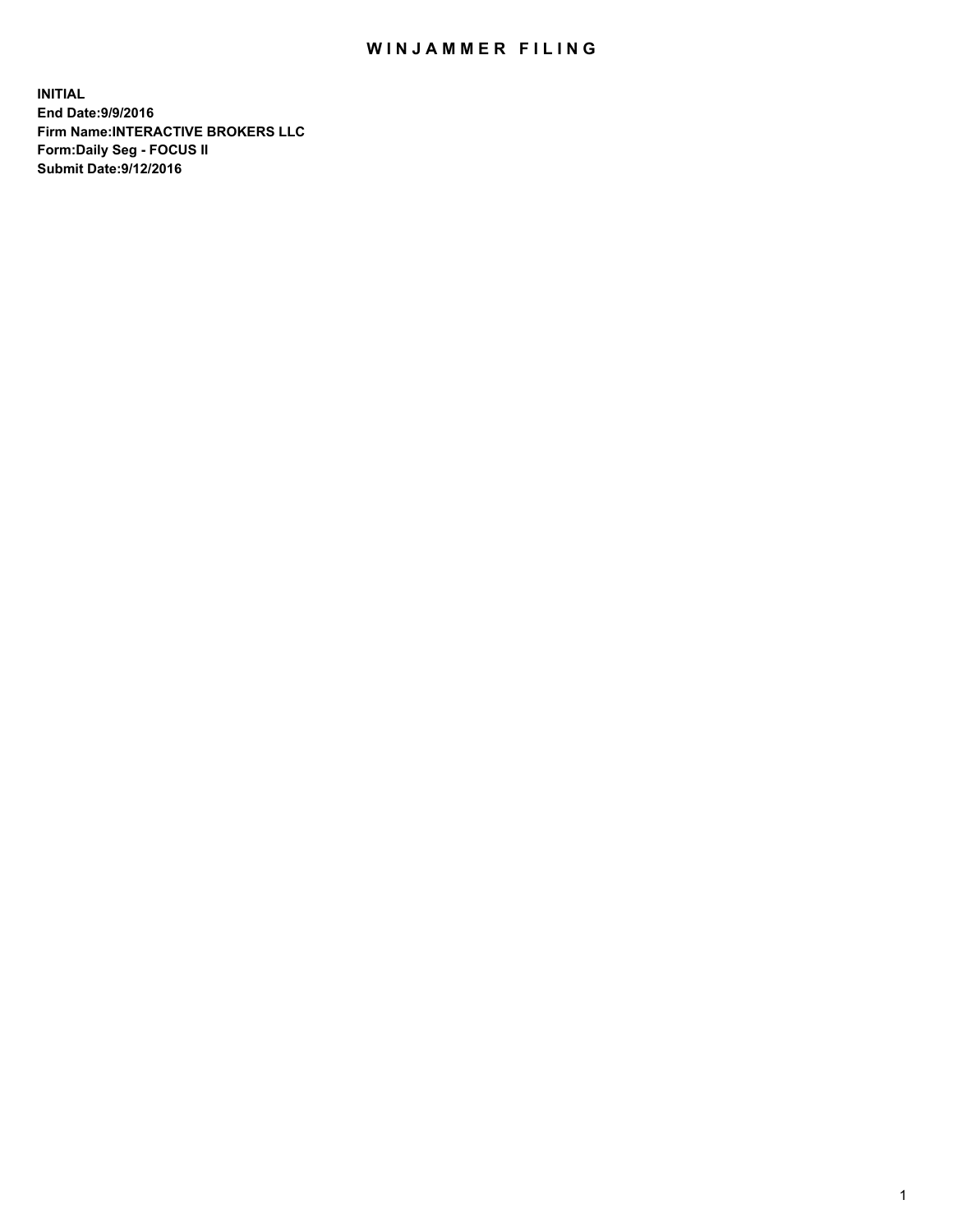## **INITIAL End Date:9/9/2016 Firm Name:INTERACTIVE BROKERS LLC Form:Daily Seg - FOCUS II Submit Date:9/12/2016 Daily Segregation - Cover Page**

| Name of Company<br><b>Contact Name</b><br><b>Contact Phone Number</b><br><b>Contact Email Address</b>                                                                                                                                                                                                                          | <b>INTERACTIVE BROKERS LLC</b><br><b>James Menicucci</b><br>203-618-8085<br>jmenicucci@interactivebrokers.c<br>om |
|--------------------------------------------------------------------------------------------------------------------------------------------------------------------------------------------------------------------------------------------------------------------------------------------------------------------------------|-------------------------------------------------------------------------------------------------------------------|
| FCM's Customer Segregated Funds Residual Interest Target (choose one):<br>a. Minimum dollar amount: ; or<br>b. Minimum percentage of customer segregated funds required:% ; or<br>c. Dollar amount range between: and; or<br>d. Percentage range of customer segregated funds required between: % and %.                       | $\overline{\mathbf{0}}$<br>0<br>155,000,000 245,000,000<br>00                                                     |
| FCM's Customer Secured Amount Funds Residual Interest Target (choose one):<br>a. Minimum dollar amount: ; or<br>b. Minimum percentage of customer secured funds required:%; or<br>c. Dollar amount range between: and; or<br>d. Percentage range of customer secured funds required between: % and %.                          | $\overline{\mathbf{0}}$<br>0<br>80,000,000 120,000,000<br>00                                                      |
| FCM's Cleared Swaps Customer Collateral Residual Interest Target (choose one):<br>a. Minimum dollar amount: ; or<br>b. Minimum percentage of cleared swaps customer collateral required:% ; or<br>c. Dollar amount range between: and; or<br>d. Percentage range of cleared swaps customer collateral required between:% and%. | $\overline{\mathbf{0}}$<br>$\overline{\mathbf{0}}$<br>00<br>0 <sub>0</sub>                                        |

Attach supporting documents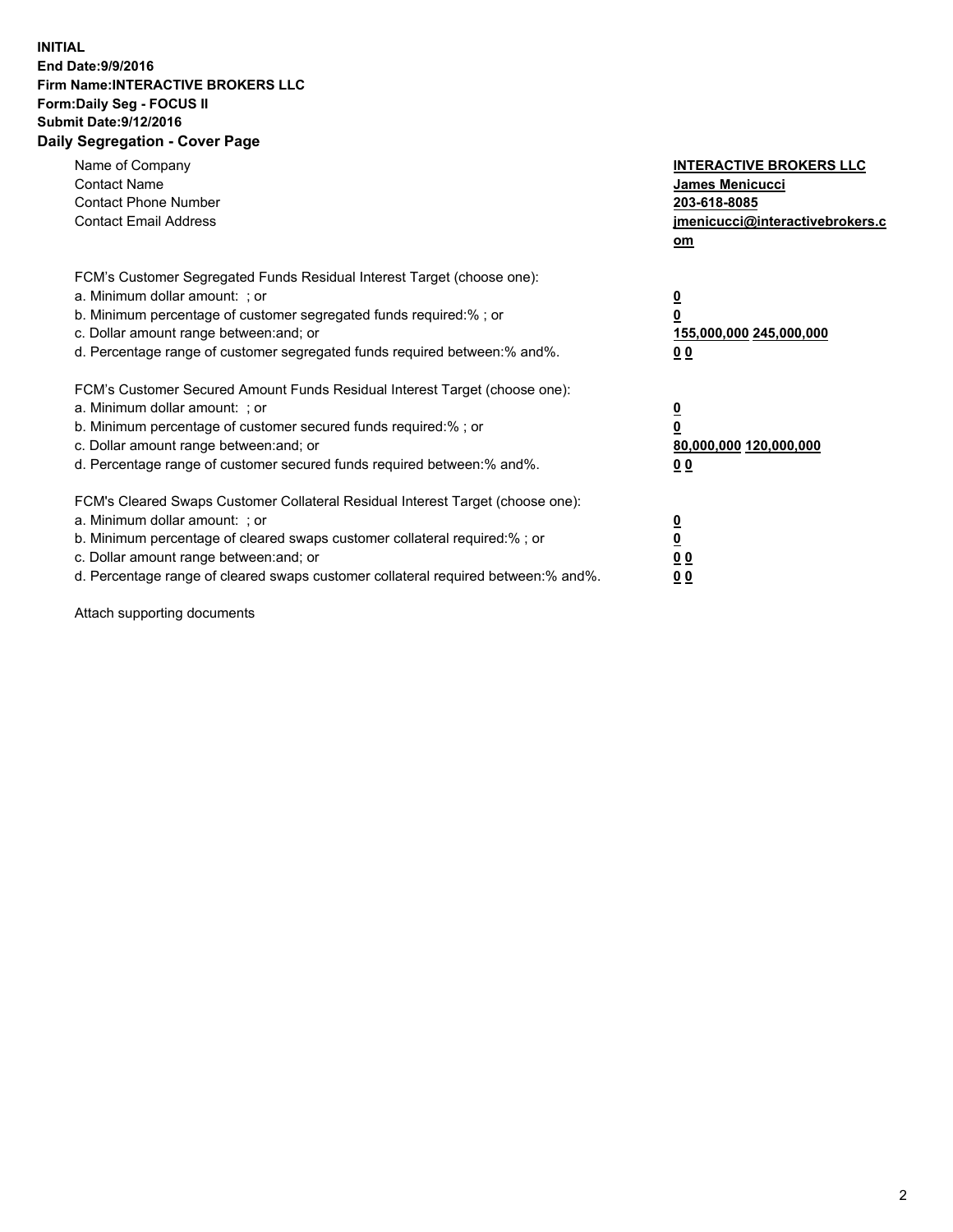## **INITIAL End Date:9/9/2016 Firm Name:INTERACTIVE BROKERS LLC Form:Daily Seg - FOCUS II Submit Date:9/12/2016 Daily Segregation - Secured Amounts**

|     | Foreign Futures and Foreign Options Secured Amounts                                         |                                  |
|-----|---------------------------------------------------------------------------------------------|----------------------------------|
|     | Amount required to be set aside pursuant to law, rule or regulation of a foreign            | $0$ [7305]                       |
|     | government or a rule of a self-regulatory organization authorized thereunder                |                                  |
| 1.  | Net ledger balance - Foreign Futures and Foreign Option Trading - All Customers             |                                  |
|     |                                                                                             |                                  |
|     | A. Cash                                                                                     | 366,465,171 [7315]               |
|     | B. Securities (at market)                                                                   | $0$ [7317]                       |
| 2.  | Net unrealized profit (loss) in open futures contracts traded on a foreign board of trade   | 17,780,955 [7325]                |
| 3.  | Exchange traded options                                                                     |                                  |
|     | a. Market value of open option contracts purchased on a foreign board of trade              | 521,690 [7335]                   |
|     | b. Market value of open contracts granted (sold) on a foreign board of trade                | $-52,168$ [7337]                 |
| 4.  | Net equity (deficit) (add lines 1. 2. and 3.)                                               | 384,715,648 [7345]               |
| 5.  | Account liquidating to a deficit and account with a debit balances - gross amount           | 482,701 [7351]                   |
|     | Less: amount offset by customer owned securities                                            | 0 [7352] 482,701 [7354]          |
| 6.  | Amount required to be set aside as the secured amount - Net Liquidating Equity              | 385,198,349 [7355]               |
|     | Method (add lines 4 and 5)                                                                  |                                  |
|     |                                                                                             |                                  |
| 7.  | Greater of amount required to be set aside pursuant to foreign jurisdiction (above) or line | 385,198,349 [7360]               |
|     | 6.                                                                                          |                                  |
|     | FUNDS DEPOSITED IN SEPARATE REGULATION 30.7 ACCOUNTS                                        |                                  |
| 1.  | Cash in banks                                                                               |                                  |
|     | A. Banks located in the United States                                                       | 7,500,000 [7500]                 |
|     | B. Other banks qualified under Regulation 30.7                                              | 0 [7520] 7,500,000 [7530]        |
| 2.  | Securities                                                                                  |                                  |
|     | A. In safekeeping with banks located in the United States                                   | 425,701,425 [7540]               |
|     | B. In safekeeping with other banks qualified under Regulation 30.7                          | 0 [7560] 425,701,425 [7570]      |
| 3.  | Equities with registered futures commission merchants                                       |                                  |
|     | A. Cash                                                                                     | $0$ [7580]                       |
|     |                                                                                             |                                  |
|     | <b>B.</b> Securities                                                                        | $0$ [7590]                       |
|     | C. Unrealized gain (loss) on open futures contracts                                         | $0$ [7600]                       |
|     | D. Value of long option contracts                                                           | $0$ [7610]                       |
|     | E. Value of short option contracts                                                          | 0 [7615] 0 [7620]                |
| 4.  | Amounts held by clearing organizations of foreign boards of trade                           |                                  |
|     | A. Cash                                                                                     | $0$ [7640]                       |
|     | <b>B.</b> Securities                                                                        | $0$ [7650]                       |
|     | C. Amount due to (from) clearing organization - daily variation                             | $0$ [7660]                       |
|     | D. Value of long option contracts                                                           | $0$ [7670]                       |
|     | E. Value of short option contracts                                                          | 0 [7675] 0 [7680]                |
| 5.  | Amounts held by members of foreign boards of trade                                          |                                  |
|     | A. Cash                                                                                     | 69,137,045 [7700]                |
|     | <b>B.</b> Securities                                                                        | $0$ [7710]                       |
|     |                                                                                             |                                  |
|     | C. Unrealized gain (loss) on open futures contracts                                         | 5,122,633 [7720]                 |
|     | D. Value of long option contracts                                                           | 521,685 [7730]                   |
|     | E. Value of short option contracts                                                          | -52,167 [7735] 74,729,196 [7740] |
| 6.  | Amounts with other depositories designated by a foreign board of trade                      | $0$ [7760]                       |
| 7.  | Segregated funds on hand                                                                    | $0$ [7765]                       |
| 8.  | Total funds in separate section 30.7 accounts                                               | 507,930,621 [7770]               |
| 9.  | Excess (deficiency) Set Aside for Secured Amount (subtract line 7 Secured Statement         | 122,732,272 [7380]               |
|     | Page 1 from Line 8)                                                                         |                                  |
| 10. | Management Target Amount for Excess funds in separate section 30.7 accounts                 | 80,000,000 [7780]                |
| 11. | Excess (deficiency) funds in separate 30.7 accounts over (under) Management Target          | 42,732,272 [7785]                |
|     |                                                                                             |                                  |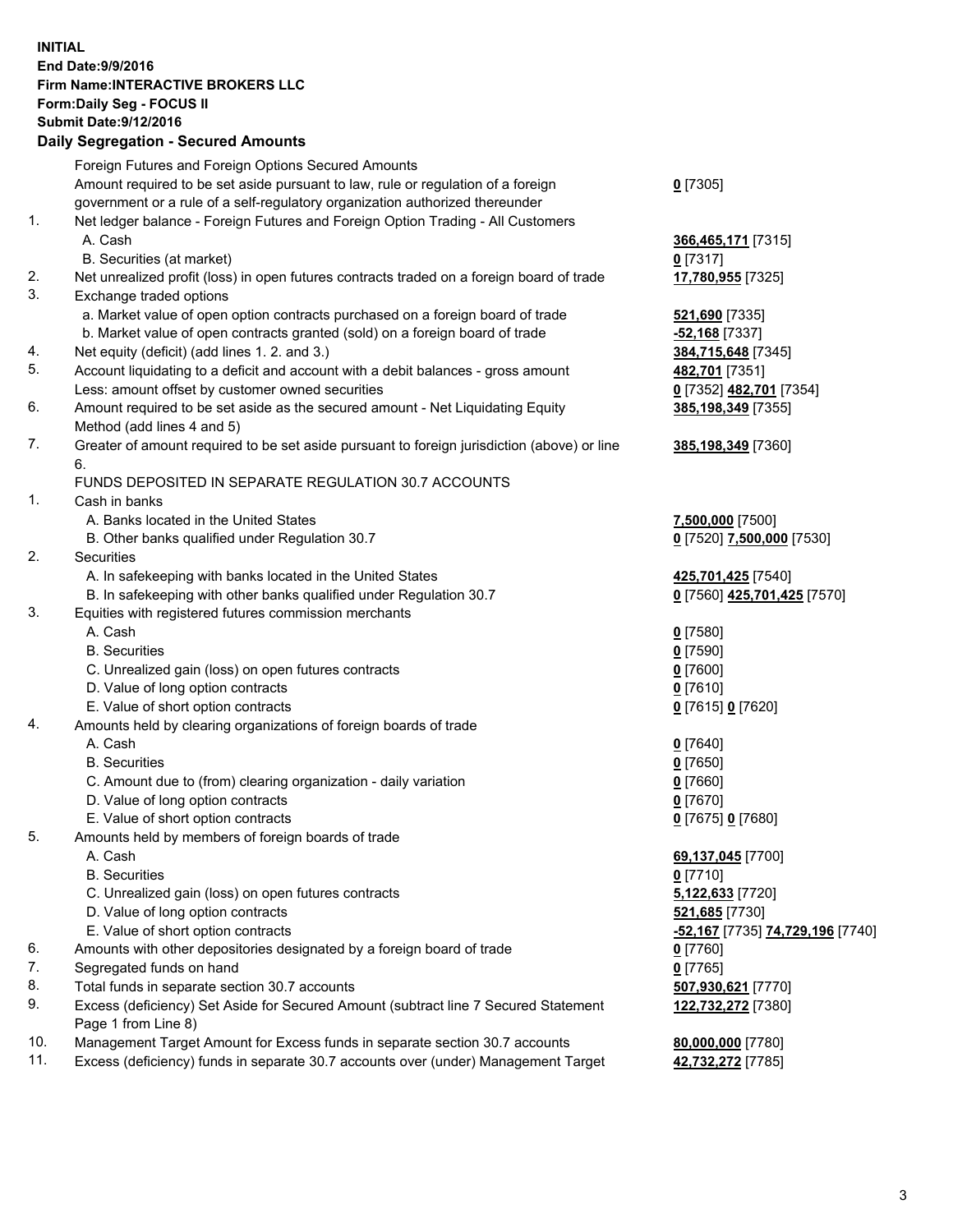**INITIAL End Date:9/9/2016 Firm Name:INTERACTIVE BROKERS LLC Form:Daily Seg - FOCUS II Submit Date:9/12/2016 Daily Segregation - Segregation Statement** SEGREGATION REQUIREMENTS(Section 4d(2) of the CEAct) 1. Net ledger balance A. Cash **3,046,237,102** [7010] B. Securities (at market) **0** [7020] 2. Net unrealized profit (loss) in open futures contracts traded on a contract market **7,387,109** [7030] 3. Exchange traded options A. Add market value of open option contracts purchased on a contract market **174,786,397** [7032] B. Deduct market value of open option contracts granted (sold) on a contract market **-236,749,489** [7033] 4. Net equity (deficit) (add lines 1, 2 and 3) **2,991,661,119** [7040] 5. Accounts liquidating to a deficit and accounts with debit balances - gross amount **413,187** [7045] Less: amount offset by customer securities **0** [7047] **413,187** [7050] 6. Amount required to be segregated (add lines 4 and 5) **2,992,074,306** [7060] FUNDS IN SEGREGATED ACCOUNTS 7. Deposited in segregated funds bank accounts A. Cash **96,869,508** [7070] B. Securities representing investments of customers' funds (at market) **2,024,841,320** [7080] C. Securities held for particular customers or option customers in lieu of cash (at market) **0** [7090] 8. Margins on deposit with derivatives clearing organizations of contract markets A. Cash **29,186,990** [7100] B. Securities representing investments of customers' funds (at market) **1,099,271,892** [7110] C. Securities held for particular customers or option customers in lieu of cash (at market) **0** [7120] 9. Net settlement from (to) derivatives clearing organizations of contract markets **29,961,434** [7130] 10. Exchange traded options A. Value of open long option contracts **174,786,335** [7132] B. Value of open short option contracts **-236,749,446** [7133] 11. Net equities with other FCMs A. Net liquidating equity **0** [7140] B. Securities representing investments of customers' funds (at market) **0** [7160] C. Securities held for particular customers or option customers in lieu of cash (at market) **0** [7170] 12. Segregated funds on hand **0** [7150] 13. Total amount in segregation (add lines 7 through 12) **3,218,168,033** [7180] 14. Excess (deficiency) funds in segregation (subtract line 6 from line 13) **226,093,727** [7190] 15. Management Target Amount for Excess funds in segregation **155,000,000** [7194]

16. Excess (deficiency) funds in segregation over (under) Management Target Amount Excess

**71,093,727** [7198]